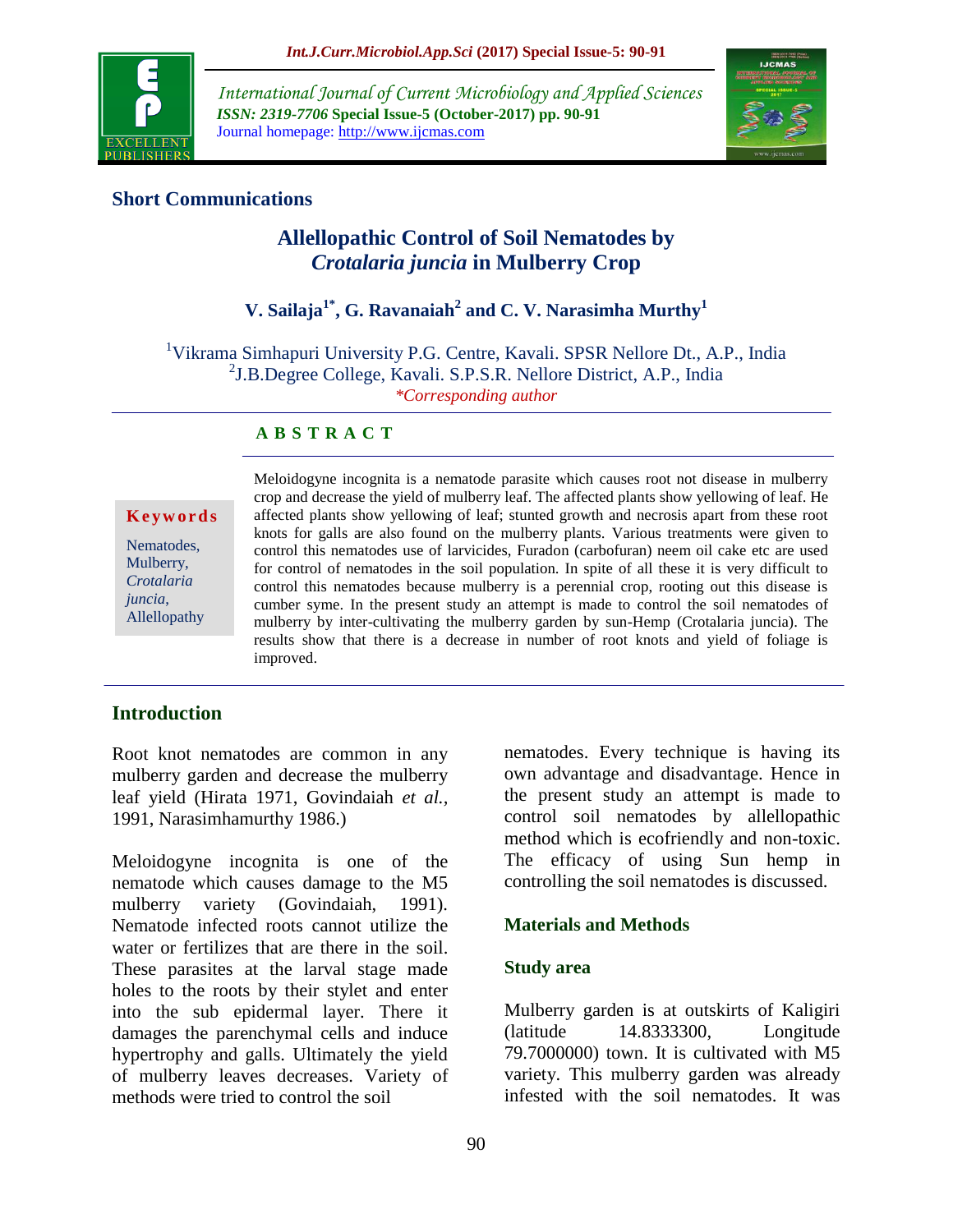divided into two parts. The first half of the garden was kept as such as a control group. In the second half *Crotalaria juncia* seeds were sown within the mulberry garden. Ultimately it was seen that for every square meter eight plants were maintained and rest of the sun hemp pants were removed. At this stage and after 60 days the mulberry growth and yield was recorded. Apart from this the population of soil nematodes galls were enumerated.

### **Results and Discussion**

The data regarding the morphology of mulberry plant due to infections present in Table- 1.

*Meloidogyne incognita* is a nematode parasite enters into the mulberry field at egg or larval sages. The second stage of female larva enters the mulberry plant by boring the roots. It reaches the parenchymal tissue and causes tissue hypertrophy. That's why root knots-galls are formed in the roots. Eventually the root cannot absorb the nutrients and water. Meanwhile xylem and phloem tissue are damaged by the parasites. If the soil moisture is high nematode population increases enormously. Toxic

chemicals such as Aldicarb, Furadon, other organo--phosphates and carbomates are used to kill the nematodes but also other microbial population which are useful for plant growth in the soil. Pesticide residues are also reached into the water bodies when there is soil runoff due to floods or rainfall significant amount of expenditure is to be incurred to control the soil nematodes.

At present neem oil cake is used to control soil nematodes as an alternate to the clinical pesticides. By using he allellopathic method one can control these soil nematodes. Previously Tegetus petula (Marygold) was used to control nematodes by allellopathic method. Later it was found that it not only control soil nematodes but also decrease soil microbial flora which are essential for soil fertility. Due to this reason in lieu of Tegetus petula. Sun hemp (Crotalaria juncia) is used. Because it is having dual benefits. It is not only kills the soil nematodes but also increases the nitrogen levels in the soil by nitrogen fixation.

Sun hemp is more effective in controlling soil nematodes when compared to other treatments.

#### **Soil nematodes**